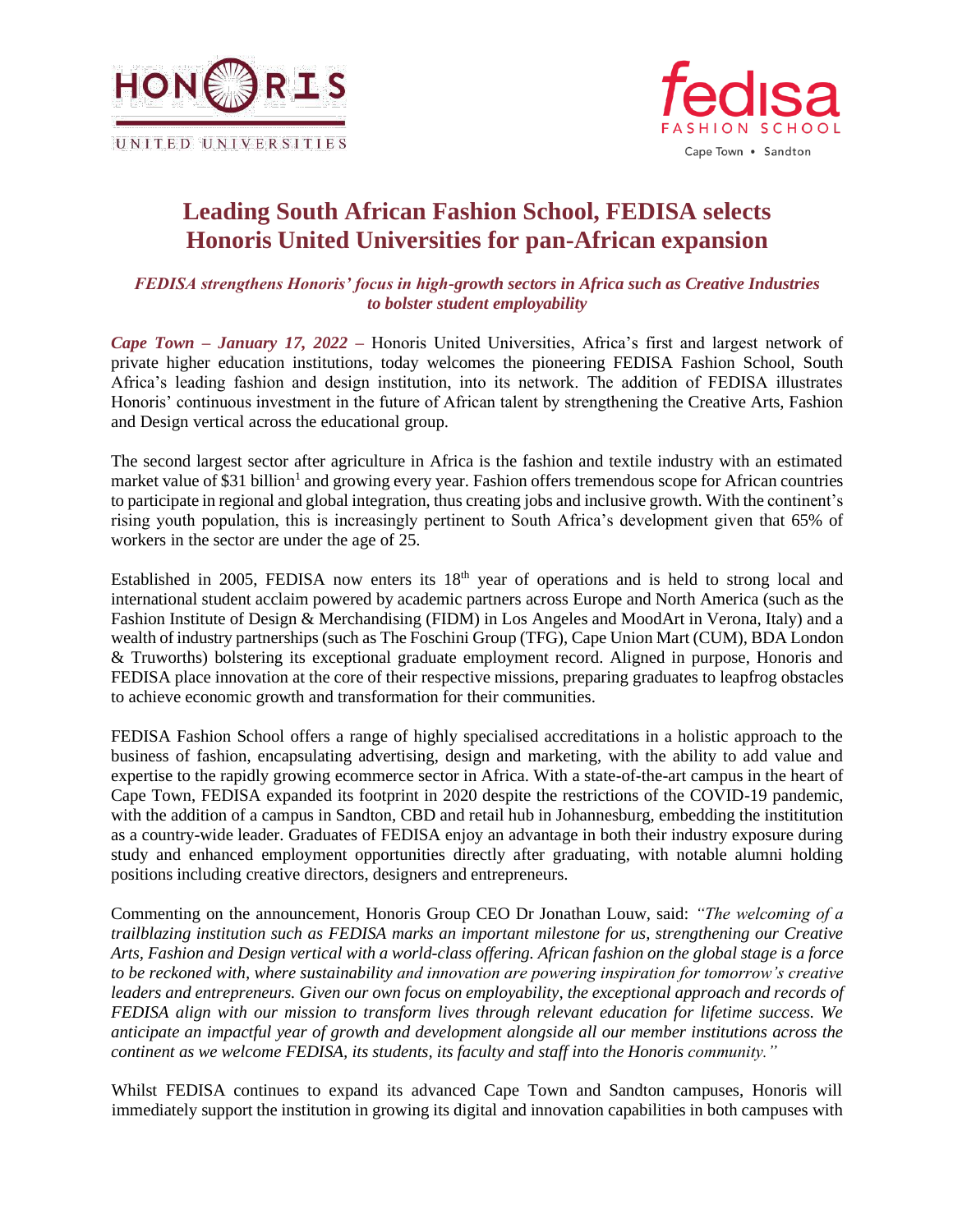



a focus on student success. Harnessing digital tools such as 3D-printing and digital body scans will supplement a focus on blended and online capabilities, whilst ensuring that equipment within both campuses offers the highest quality learning experiences for its students. FEDISA also looks forward to welcoming new programs such as a Higher Certificate in Applied Fashion and a BA in Applied Fashion Retail, and develop further international partnerships.

Allen Leroux, Chief Executive Officer at FEDISA, added, *"Joining the Honoris United Universities network creates a truly internationalized opportunity for FEDISA and all those associated with the* institution. Being recognised as the leading school of fashion in Africa, speaks to the excellence of academic *and creative provisioning by our incredible faculty and industry collaborators. FEDISA is now optimally positioned to make an even greater pan-African impact on fashion employability and sustainable practices for our graduates."*

As Honoris celebrates its fifth anniversary year, the announcement marks another milestone for the network in South Africa as FEDISA becomes the fourth institution in the country, alongside MANCOSA, REGENT Business School and Red & Yellow Creative School of Business. Having formed a strategic partnership with Merit University late last year, its first entry into Egypt, Honoris United Universities now comprises 15 institutions in 10 countries and 32 cities. With more than 190 partnerships with institutions and academic leaders across the globe, Honoris is Africa's leading educational network, delivering its education for impact mission to over 61,000 students.

1- African Development Bank Group: Fashionomics Africa, 2019

## **About Honoris United Universities**

Honoris United Universities is the first and largest pan-African private higher education network committed to transforming lives through relevant education for lifetime success. Collaborative intelligence, cultural agility and mobile mind-sets are at the heart of the Honoris approach to educate the next generation of leaders and professionals able to impact regionally in a globalized world. Honoris combines the expertise of its member institutions to develop world-class African human talent that is competitive in today's fastpaced, demanding and increasingly digitized labour and start-up markets.

Honoris comprises a community of **61,000** students on **70** campuses, learning centres and via on-line, in **10** African countries and **32** cities. The network is formed of **15** institutions: multidisciplinary universities, specialized schools, technical and vocational institutes, contact, distance, and online institutions. Students have an opportunity to experience exclusive partnerships and exchange programs in more than **190** universities across Europe, the United States and Asia. Over **420** degrees are offered in Medicine, Health Sciences, Engineering, IT, Business, Law, Architecture, Creative Arts, Fashion and Design, Media, Political Science and Education.

Honoris United Universities. Education for Impact. [www.honoris.net](http://www.honoris.net/)